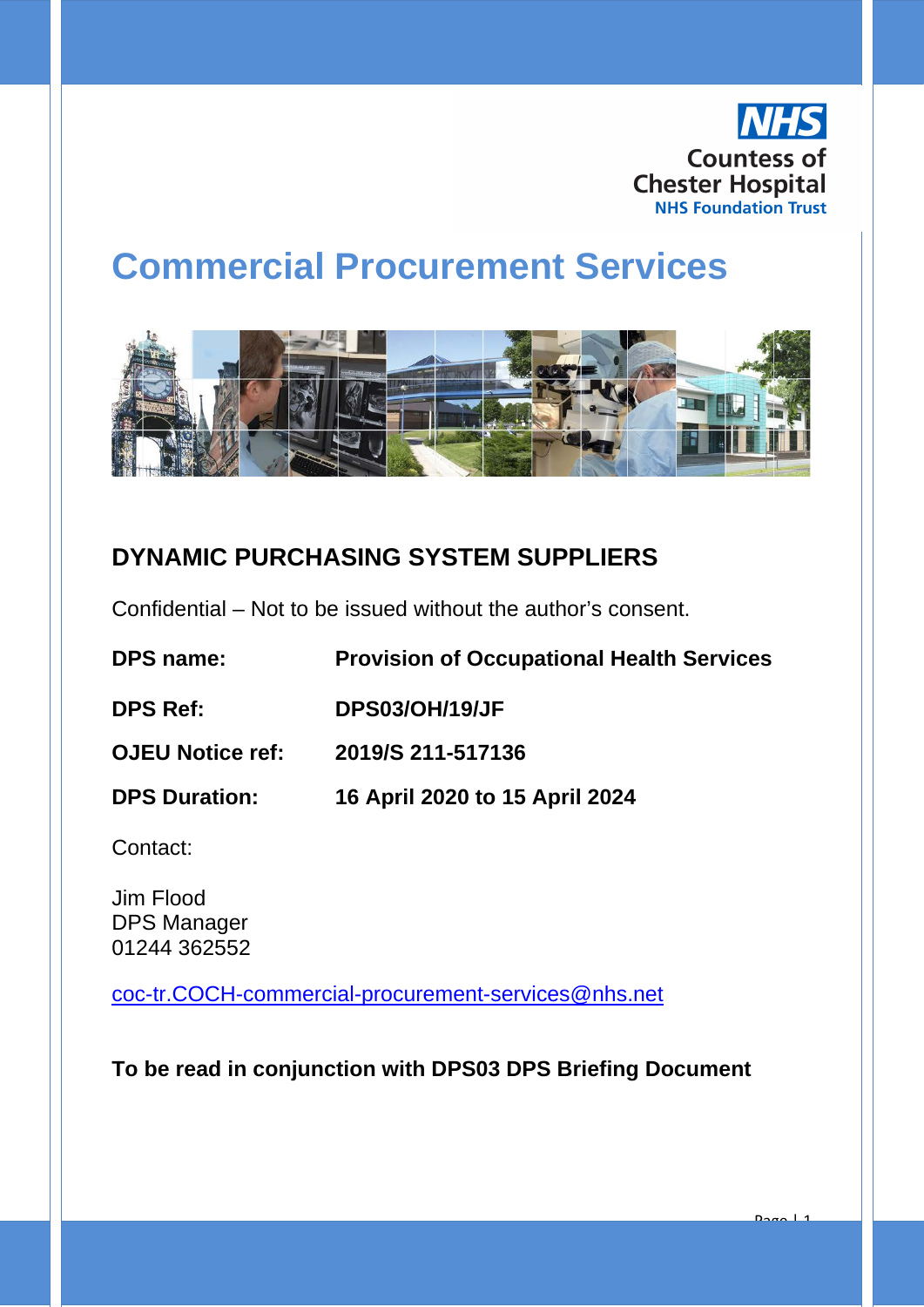#### **The Countess of Chester Hospital Commercial Procurement Services DPS03**

## **Appointed Supplier contact details:**

Up to date details of all appointed Suppliers are shown at **[www.coch-cps.co.uk](http://www.coch-cps.co.uk/)** Supplier details will be updated as and when new Suppliers are appointed or Suppliers leave the DPS.

| Company Name:     | Alison Wilson Associates Ltd       |
|-------------------|------------------------------------|
| Contact name:     | Alison Wilson                      |
| Contact position: | <b>Managing Director</b>           |
| Address:          | 17 Roundhill Ave, Bingley BD16 1PH |
| Telephone:        | 07815 135317                       |
| E-mail address:   | alison@makinglifeworkforyou.co.uk  |
| Website address:  | www.makinglifeworkforyou.co.uk     |

| Company Name:     | <b>Heales Health Services Ltd</b>                 |
|-------------------|---------------------------------------------------|
| Contact name:     | Zara Swanton-Fallowell                            |
| Contact position: | <b>Business Development Manager</b>               |
| Address:          | 29 Bridge Street, Hitchin, Hertfordshire, SG5 2DF |
| Telephone:        | 03333 449 089                                     |
| E-mail address:   | sales@heales.com                                  |
| Website address:  | www.heales.com                                    |

| Company Name:     | <b>Healthwork</b>                          |
|-------------------|--------------------------------------------|
| Contact name:     | <b>Thomas Neville</b>                      |
| Contact position: | Sales & Projects Manager                   |
| Address:          | 14 - 16 St John Street, Manchester, M3 4EA |
| Telephone:        | 0161 831 9701                              |
| E-mail address:   | tneville@healthworkltd.com                 |
| Website address:  | www.healthworkltd.com                      |

Page | **2**

**Provision of Occupational Health Services**

**DPS03/OH/19/JF**